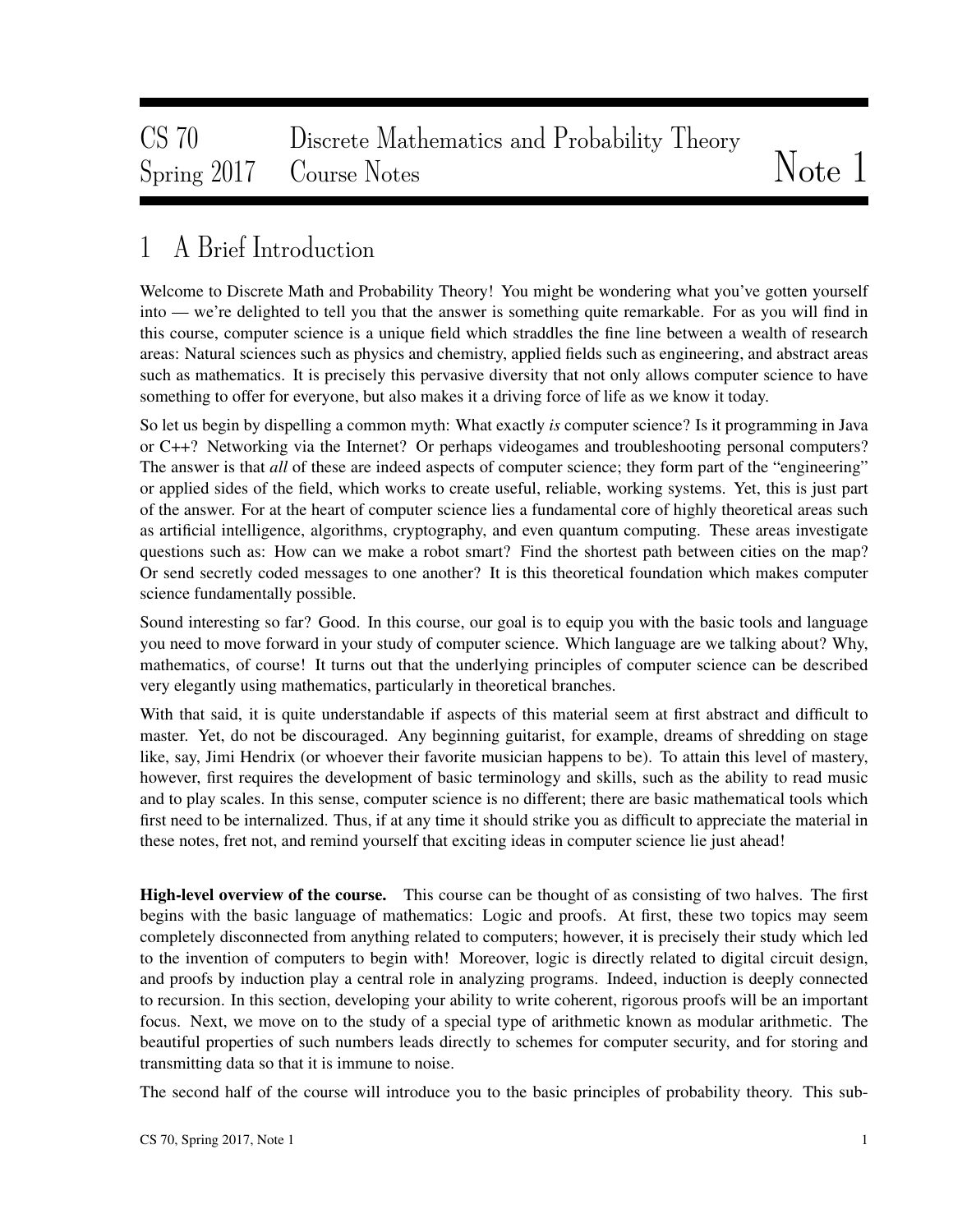ject plays a crucial role in every aspect of computer science today, from machine learning and artificial intelligence, to dealing with massive data sets, to computer security.

Finally, let us close this introduction by highlighting one of the primary skills this course will allow you to develop: Problem solving. Indeed, one of the hallmarks of discrete mathematics is its wealth of interesting and mind-stretching puzzles and problems. As you work through the homework questions, you will learn how to attack questions, even when at first you may have no idea what the answer might look like. This kind of problem solving ability will greatly help you in the rest of your computer science career, in addition to being a critical skill for many job interviews and an invaluable asset throughout life.

## 2 Propositional Logic

To begin, we introduce the language of *propositional logic*. What use is this language? It gives us a clean formalism in which to write and prove mathematical statements. In particular, it treats statements in a black or white fashion — either a statement is true, or it is false; there are no "shades of gray" in between. The formal name for this "black or white" behavior is the *law of the excluded middle*, which states that either a statement or its negation must be true.

The basic construct we begin with is the **proposition**. A proposition is simply a statement which is either true or false, such as:

- √ 3 is irrational.
- $1+1=5$ .
- Julius Caesar had 2 eggs for breakfast on his 10*th* birthday.

Given two propositions *P* (for example, *P* could stand for "3 is odd") and *Q*, we can next *combine* them in a number ways to obtain more interesting propositions. Specifically, we introduce the connectives AND, OR, and NOT for accomplishing this below:

- 1. **Conjunction (AND):**  $P \land Q$  (i.e. "*P* and *Q*"). True only when both *P* and *Q* are true.
- 2. **Disjunction (OR):**  $P \vee Q$  (i.e. "*P* or *Q*"). True when at least one of *P* and *Q* is true.
- 3. **Negation (NOT):**  $\neg P$  (i.e. "not *P*"). True when *P* is false.

We call a statement which is *always true*, regardless of the truth values of its variables, a tautology. For example, consider *P*∨ ¬*P*. In contrast, a statement which is *always false* is a contradiction; an example is the statement  $P \land \neg P$ .

*Sanity check!* Let *P* denote the proposition "10<sup>2</sup> = 100" and *Q* denote "4 + 5 = 49". What are the values of  $P \land Q$ ,  $P \lor Q$ , and  $\neg Q$ ? (Answer: False, True, True).

By using connectives to combine propositions, we can obtain complicated statements such as

$$
\neg((P_1 \vee P_2) \wedge \neg(P_1 \vee P_3)) \vee ((P_2 \vee P_3) \wedge \neg(P_4 \vee P_5)).
$$

However, such statements quickly become difficult to digest. Thankfully, there is a simple equivalent representation of propositions called a **truth table**. A truth table is exactly what you might expect: For a given proposition, we simply list all possible input values for its variables, along with the outputs given those inputs. (The order does not matter.) To illustrate, here are the truth tables for conjunction (AND) and negation  $(\neg)$ , where *T* and *F* stand for true and false, respectively: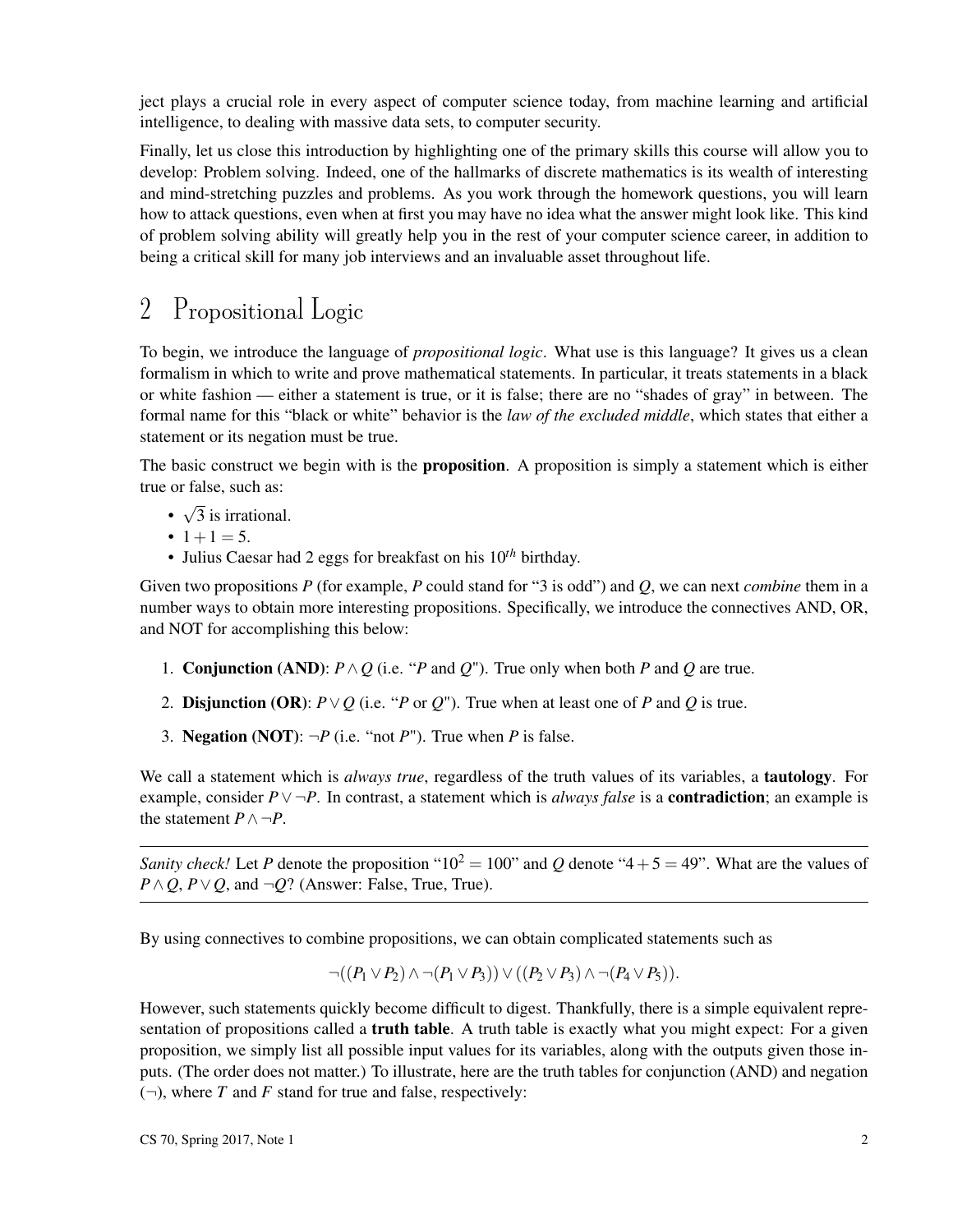|             | $\theta$ | $P \wedge Q$ |  |   |
|-------------|----------|--------------|--|---|
|             |          |              |  |   |
| $T_{\perp}$ | $\bm{F}$ |              |  | F |
| F           |          |              |  |   |
|             |          |              |  |   |

*Sanity check!* What is the truth table for disjunction (OR)?

So far, we introduced the connectives AND, OR, and NOT. Now that we're warmed up, let us introduce a fourth connective, which is a bit trickier but possibly the most important:

4. **Implication (IMPLIES,**  $\implies$ ):  $P \implies Q$  (i.e. "*P* implies *Q*"). This is the same as "If *P*, then *Q*."

Intuitively, the way you should think about implication is that it is only false when *P* is true and *Q* is false. Formally, here is the truth table:

| $\boldsymbol{P}$ |        | $P \Longrightarrow$<br>$\mathcal{Q}$ |
|------------------|--------|--------------------------------------|
| Т                | $\tau$ | T                                    |
| T                | F      | F                                    |
| F                | T      | T                                    |
|                  |        | $\tau$                               |

A useful fact to keep in mind is that  $P \Longrightarrow Q$  is equivalent to the statement  $\neg P \lor Q$ .

*Sanity check!* Write down the truth table for  $\neg P \lor Q$ . Does it match that for  $P \Longrightarrow Q$ , as claimed?

## 2.1 The contrapositive and converse

Thus far, we have introduced the concept of a proposition, along with connectives AND, OR, NOT, and IMPLIES. We now explore two fundamental statements which are closely related to  $P \Longrightarrow Q$ . They are the contrapositive and the converse:

- 1. Contrapositive:  $\neg Q \Longrightarrow \neg P$ .
- 2. Converse:  $Q \Longrightarrow P$ .

One of these is logically equivalent to  $P \Longrightarrow Q$ , and the other is not. Can you tell which is which? How would you formally *check* your guess? One way is to write down the truth tables and compare them:

|               |          |          |  | $\neg P \mid \neg Q \parallel P \Longrightarrow Q \mid Q \Longrightarrow P \mid \neg Q \Longrightarrow \neg P$ |
|---------------|----------|----------|--|----------------------------------------------------------------------------------------------------------------|
|               | $\mid$ F | $\mid$ F |  |                                                                                                                |
| $\mid F \mid$ |          | T        |  |                                                                                                                |
|               |          |          |  |                                                                                                                |
|               |          |          |  |                                                                                                                |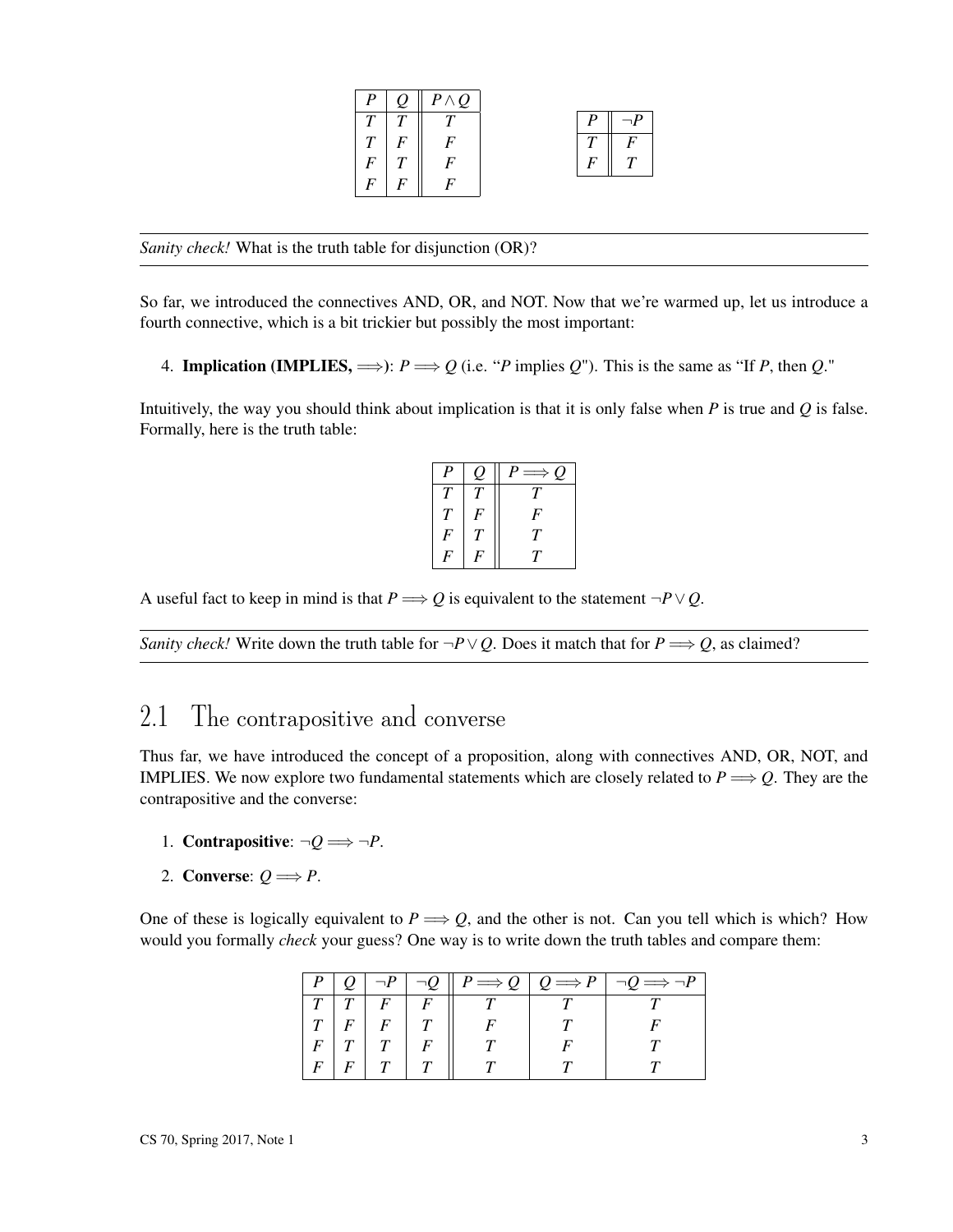Note that the columns for  $P \implies Q$  and  $\neg Q \implies \neg P$  match, whereas  $Q \implies P$  differs; thus, we say  $P \implies Q$ is *logically equivalent* to  $\neg Q \implies \neg P$  (its contrapositive). In general, to denote that statements *R* and *S* are equivalent, we use notation  $R \iff S$ , or in English, "*R* if and only if *S*" (informally abbreviated as *R* iff *S*). (Alternatively, one can use the notation  $R \equiv S$ .)

Having shown that  $P \Longrightarrow Q$  is *equivalent* to its contrapositive, you might ask: Why are we discussing the contrapositive at all? Well, sometimes the contrapositive is easier to prove than the implication itself.

Finally, where does the *converse*  $Q \implies P$  fit into all this? Although it looks superficially similar to the contrapositive, the converse is *not* in general equivalent to  $P \Longrightarrow Q$ . Rather, the converse plays a very important role in proving the equivalence of two statements via the following identity:

*Sanity check!* Show that  $P \iff Q$  is logically equivalent to  $(P \Longrightarrow Q)$  AND  $(Q \Longrightarrow P)$ . (Hint: Write down the truth tables for  $P \iff Q$  and  $(P \Longrightarrow Q)$  AND  $(Q \Longrightarrow P)$ , check that they match.)

In particular, this identity says that if you wish to prove equivalence of two statements, proceed by showing the implication in each direction. It will prove repeatedly useful in this course, so keep it in mind!

### 2.2 Quantifiers

Part of the magic of the formal proof systems we'll discuss in this course is the fact that one can prove statements about *infinite* sets of objects with just a *finite* size proof. But wait a second, have we even learned how to formally write down a statement about infinitely many objects yet? Let's see: How would you use propositions to express the statement "For all integers *x*, *x* is either even or odd"?

Here's one approach: Let  $P(x)$  denote "*x* is even" and  $Q(x)$  denote "*x* is odd", and consider the propositional form  $P(x) \vee Q(x)$ . Does this capture the statement we wished to make? *No.* In particular, we've lost something in the translation — the phrase "for all *x*". Thus, what we need next is language for dealing with such phrases; such tools are called *quantifiers*.

Here are our two quantifiers of interest:

- 1. Universal quantifier: Denoted ∀, read "for all".
- 2. Existential quantifier: Denoted ∃, read "there exists".

Note that the universal quantifier ∀ is precisely what we needed above — in particular, we can now formally write "for all integers *x*, *x* is either even or odd" as  $(\forall x \in \mathbb{Z})$   $(P(x) \vee Q(x))$ . The *existential* quantifier works similarly. For example, suppose we wish to say: "There is a prime integer". Then, we could write (∃*x* ∈ Z) (*x* is prime). Note that both quantifiers implicitly create a notion of a "universe" *U* over which the statement is made. In both of the examples above, this universe U is just the set of integers,  $\mathbb{Z}$ .

*Sanity check!* Use quantifiers to express the following two statements: "For all integers  $x$ ,  $2x + 1$  is odd", and "There exists an integer between 2 and 4".

Note now that there is no reason to limit ourselves to just one quantifier per statement. To demonstrate, let's try something a bit more advanced:

- 1.  $(\forall x \in \mathbb{Z})$   $(\exists y \in \mathbb{Z})$   $(x < y)$
- 2. (∃*y* ∈ Z) (∀*x* ∈ Z) (*x* < *y*)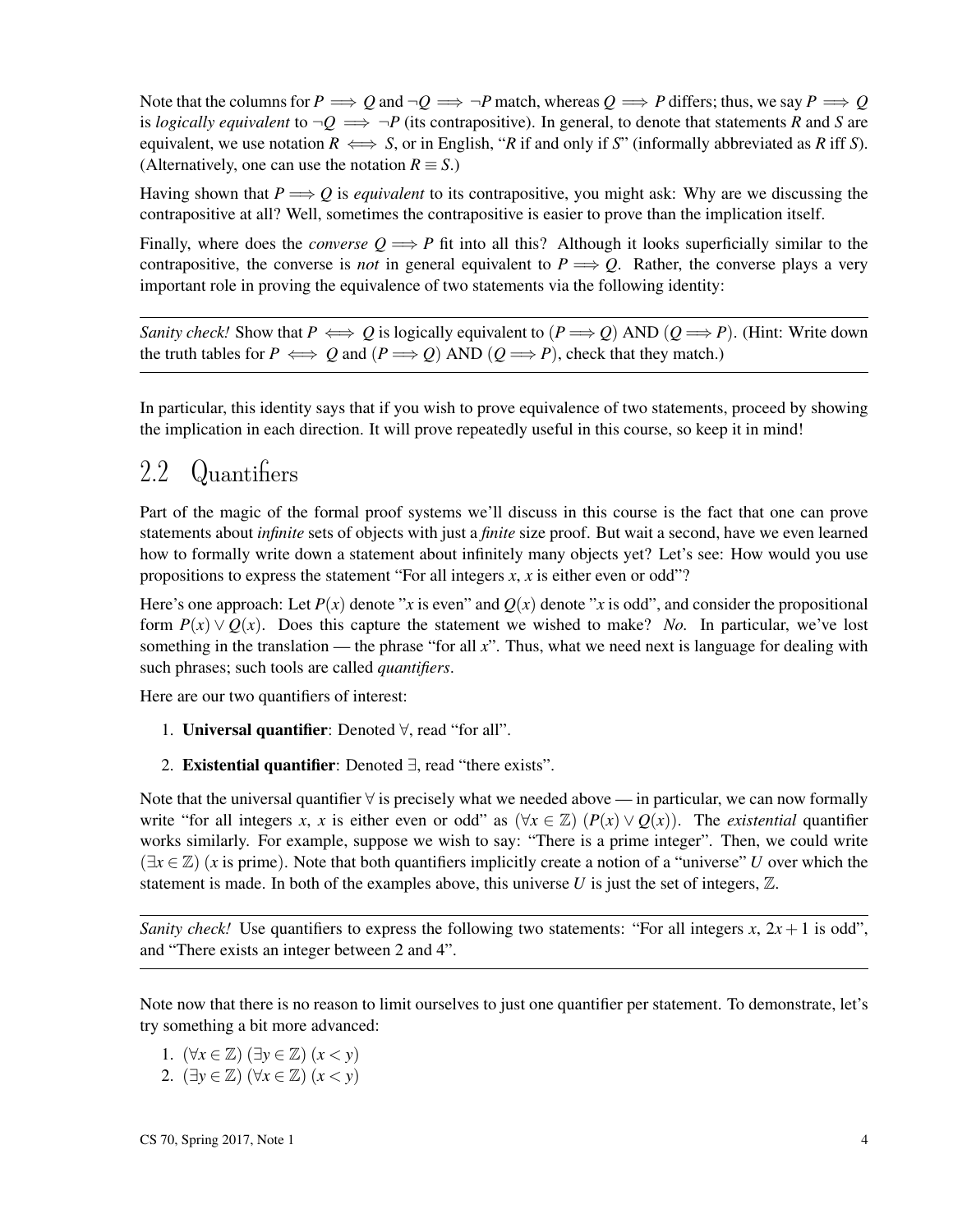Can you explain in English what the two statements are saying? The first says that, given an integer, you can always find a larger integer. The second says something very different: That there is a largest integer! (The first statement is true, the second is not.) Note that this example highlights a key point: In general, the order quantifiers are listed in *does* matter!

#### 2.3 Much ado about negation

Let us close this note with a few useful identities involving negations: Just like tricks in, say, basketball such as dribbling between your legs or behind your back, these mathematical tricks will help you put propositional puzzles involving negations to shame.

The four tricks we present are the following identities involving propositions, the first two of which are known as *De Morgan's Laws*. Let  $P(x)$  denote a propositional formula with variable *x*. Then:

$$
\bullet \ \neg (P \lor Q) \iff (\neg P) \land (\neg Q).
$$

- $\neg (P \land Q) \iff (\neg P) \lor (\neg Q).$
- $\neg(\forall x \, P(x)) \iff \exists x \, \neg P(x).$
- $\neg(\exists x P(x)) \iff \forall x \neg P(x)$ .

To help develop intuition for these rules, let's illustrate the third rule with an example. Let  $P(x)$  denote the statement "*x* is odd", where we assume *x* takes values from the universe  $U = \mathbb{Z}$ . Then, since it is not true that all integers are odd, we have that  $\neg(\forall x P(x))$  is true. But if all integers are not odd, then there must exist an integer *x* which is not odd — this is precisely the statement  $\exists x \neg P(x)$ , as desired!

*Sanity check!* Let  $P(x, y)$  be some propositional formula over some universe. Using the rules above, show that  $\neg(\forall x \exists y P(x, y))$  is equivalent to  $\exists x \forall y \neg P(x, y)$ . In particular, there is a simple rule this exercise should teach you — each time the negation moves past a quantifier, we "flip" that quantifier (i.e.  $\forall$  is flipped to  $\exists$ and vice versa).

#### 3 Exercises

1. Although primitive at first glance, logic is key to fundamental areas of computer science such as digital circuit design. For example, below we depict logic gates used in circuits corresponding respectively to NOT, AND, and OR:



Here, the wires coming in from the left are the *input* wires, and the wires exiting from the right are the *output* wires. For example, the AND gate takes in input bits  $x_1$  and  $x_2$ , and outputs  $y = x_1 \wedge x_2$ . A remarkable fact regarding circuits is that the NAND gate,